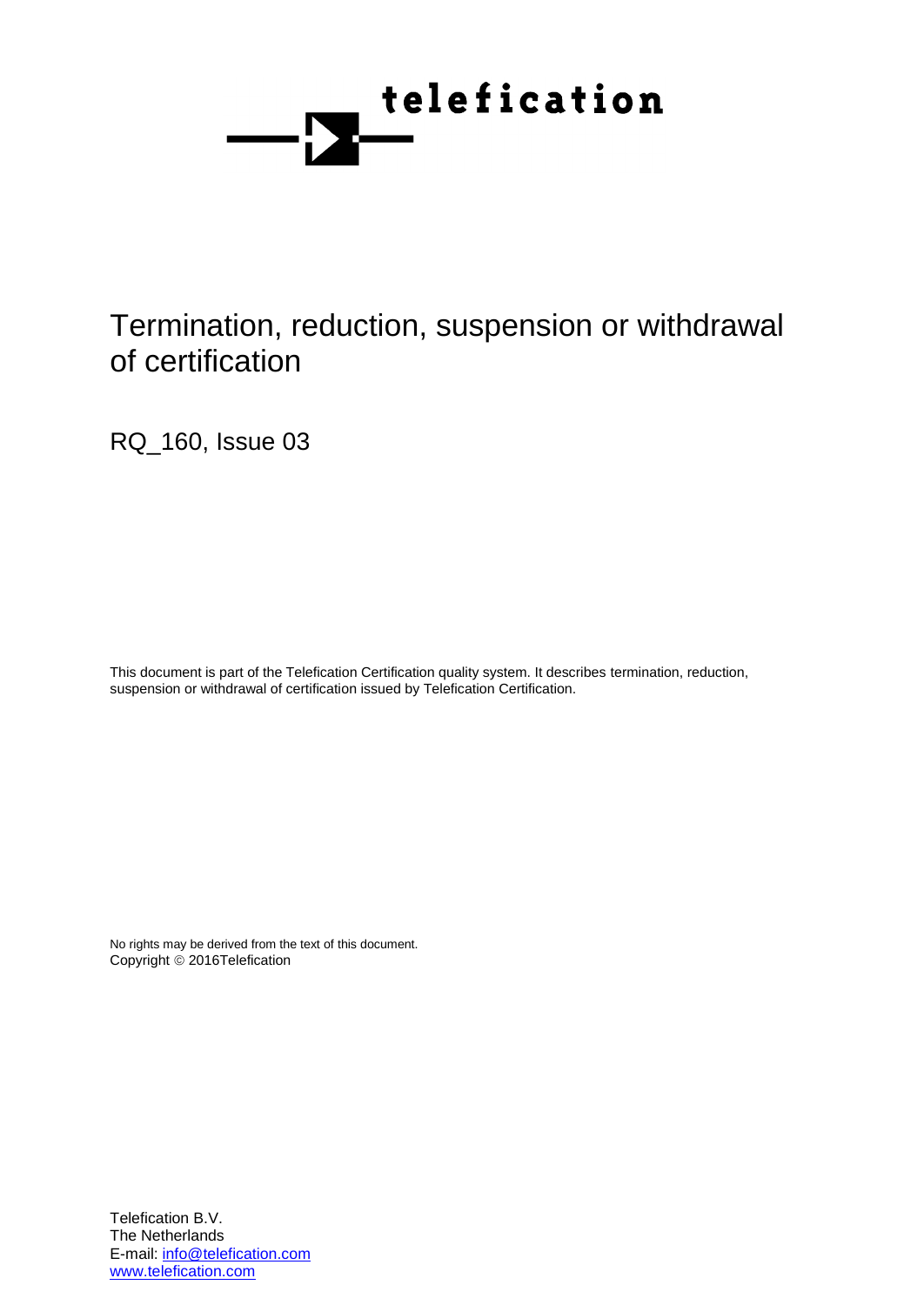Termination, reduction,  $RQ$  160, Issue 3



# **1 Revision record sheet**

<span id="page-1-0"></span>NOTE: The person who initiated the document or modified the document is responsible for maintaining this record sheet (in case of use please remove revision information)

| <b>Revision</b> | <b>Section</b><br>number     | Page<br>number | <b>Date</b>         | Remark(s)                                                                                                  | issued by  |
|-----------------|------------------------------|----------------|---------------------|------------------------------------------------------------------------------------------------------------|------------|
| 01              |                              |                | $07-09-$<br>2015    | New document                                                                                               | <b>WJJ</b> |
| 02              | $\overline{7}$               | $\overline{8}$ | $30 - 05 -$<br>2016 | Added section 7 regarding final check for<br>marks and logos                                               | <b>WJJ</b> |
| 03              | Contents &<br>$\overline{7}$ | $388$          | $10-10-$<br>2016    | Contents updated (section 7 was missing).<br>Comments AB are now incorporated in section<br>$\overline{7}$ | AG         |
|                 |                              |                |                     |                                                                                                            |            |
|                 |                              |                |                     |                                                                                                            |            |
|                 |                              |                |                     |                                                                                                            |            |
|                 |                              |                |                     |                                                                                                            |            |
|                 |                              |                |                     |                                                                                                            |            |
|                 |                              |                |                     |                                                                                                            |            |
|                 |                              |                |                     |                                                                                                            |            |
|                 |                              |                |                     |                                                                                                            |            |
|                 |                              |                |                     |                                                                                                            |            |
|                 |                              |                |                     |                                                                                                            |            |
|                 |                              |                |                     |                                                                                                            |            |
|                 |                              |                |                     |                                                                                                            |            |
|                 |                              |                |                     |                                                                                                            |            |
|                 |                              |                |                     |                                                                                                            |            |
|                 |                              |                |                     |                                                                                                            |            |
|                 |                              |                |                     |                                                                                                            |            |
|                 |                              |                |                     |                                                                                                            |            |
|                 |                              |                |                     |                                                                                                            |            |
|                 |                              |                |                     |                                                                                                            |            |
|                 |                              |                |                     |                                                                                                            |            |
|                 |                              |                |                     |                                                                                                            |            |
|                 |                              |                |                     |                                                                                                            |            |
|                 |                              |                |                     |                                                                                                            |            |
|                 |                              |                |                     |                                                                                                            |            |
|                 |                              |                |                     |                                                                                                            |            |
|                 |                              |                |                     |                                                                                                            |            |
|                 |                              |                |                     |                                                                                                            |            |

Issued/modified by : Axel Gase Function : Quality Manager<br>Revision : 03 **Revision** Date : 13-10-2016

Verified by : Willem Jan Jong<br>Function : Manager Product Function : Manager Product Certification<br>Date : 13-10-2016

 $: 13 - 10 - 2016$ 

Released by : Axel Gase Function : Quality Assurance Manager Date of release : 13-10-2016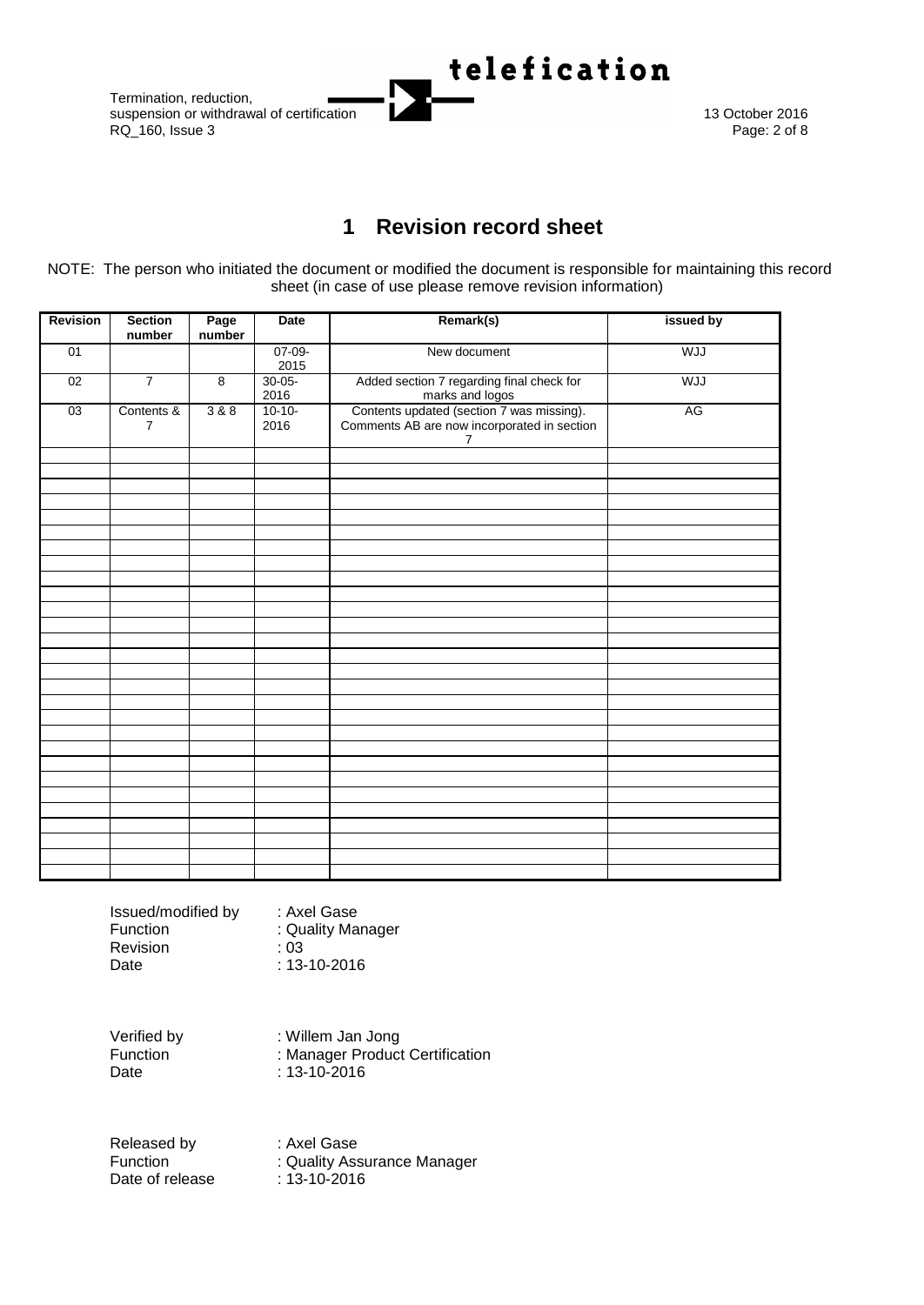Termination, reduction,<br>suspension or withdrawal of certification<br>RQ\_160, Issue 3



13 October 2016 Page: 3 of 8

## Contents

| $\mathbf{1}$   |                  |                                                                                               |  |
|----------------|------------------|-----------------------------------------------------------------------------------------------|--|
| $\overline{2}$ |                  |                                                                                               |  |
| 3              |                  |                                                                                               |  |
|                | 3.1<br>3.2       |                                                                                               |  |
|                |                  |                                                                                               |  |
|                | 4.1<br>4.2       | CASES WHEN A THE SCOPE OF A CERTIFICATE WILL BE REDUCED (OR EXTRA CONDITIONS WILL BE ADDED) 4 |  |
| 5              |                  |                                                                                               |  |
|                | 51<br>5.2<br>5.3 |                                                                                               |  |
|                | 6                |                                                                                               |  |
|                | 6.1<br>6.2       |                                                                                               |  |
|                | 7 <sup>7</sup>   |                                                                                               |  |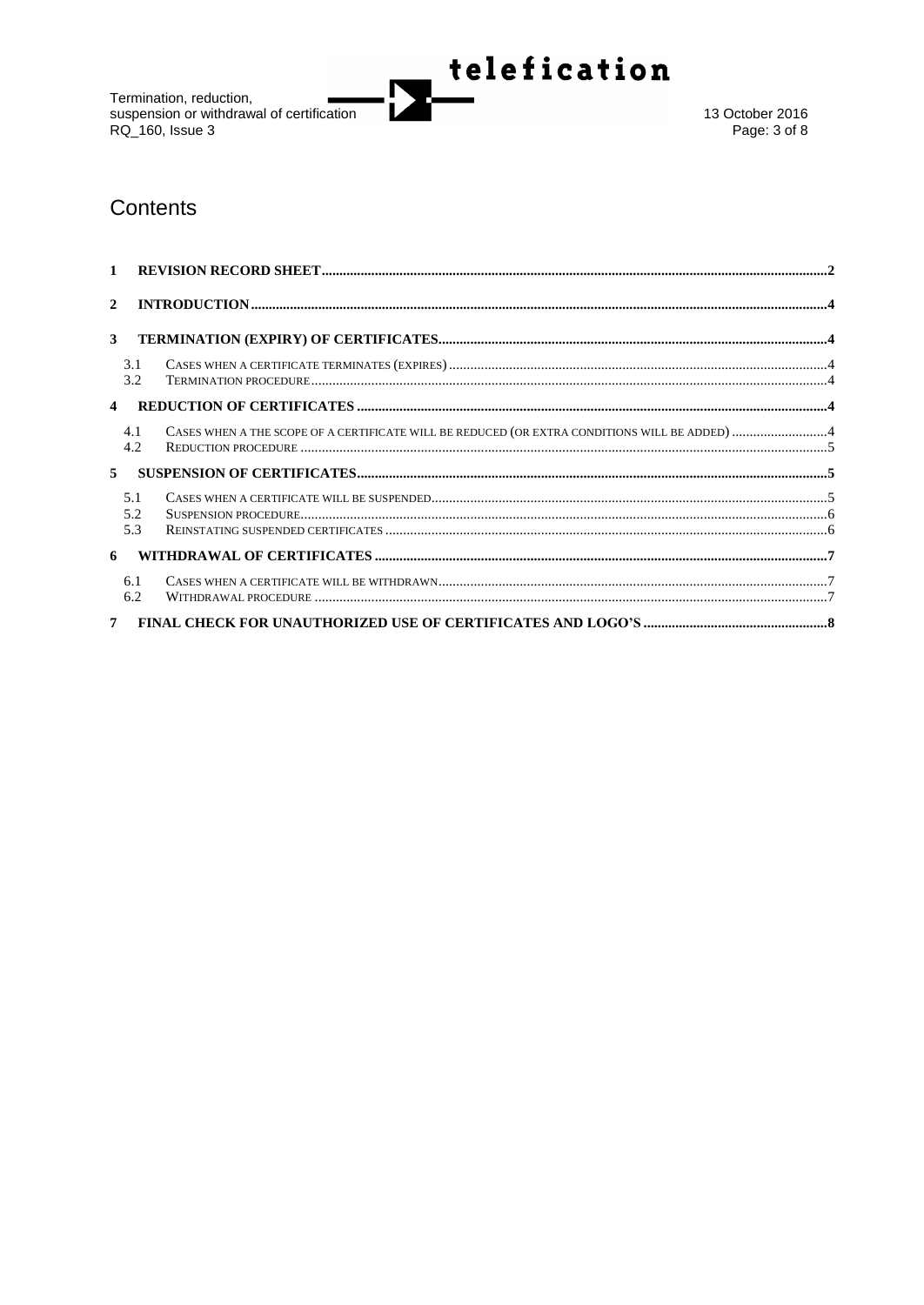Termination, reduction, suspension or withdrawal of certification 13 October 2016<br>RQ 160. Issue 3 Page: 4 of 8 RQ 160, Issue 3



telefication

# <span id="page-3-0"></span>**2 Introduction**

The certificates issued by Telefication under ISO17065 accreditation can get a change in their active status, as published on the Telefication website, due to passing the expiry date, changes in the prerequisites for certification, when a non-conformitiy with the certification requirements is substantiated or when the client requests for changes.

The changes can lead to the following actions:

- 1. Termination
- 2. Reduction
- 3. Suspension
- 4. Withdrawal

This procedure describes for which cases which action must be taken and how these actions have to be performed. The next chapters will describe all 4 actions in detail.

# <span id="page-3-1"></span>**3 Termination (expiry) of certificates**

### <span id="page-3-2"></span>*3.1 Cases when a certificate terminates (expires)*

Certificates issued by Telefication will expire in the following cases:

- The expiry date mentioned on the certificate has been passed
- The certificate has been replaced by another certificate (follow-up)
- The product permanently ceases to comply with the certification requirements (essential requirements)
- The certificate has been suspended by Telefication
- The certificate has been withdrawn by Telefication
- Termination of the certificate has been requested by the certificate holder (Telefication will withdraw the certificate)

### <span id="page-3-3"></span>*3.2 Termination procedure*

Termination is within Telefication an automated process performed by the Certification Program (CP) after the each of the cases as mentioned in section [3.1.](#page-3-2) Terminated certificates will be indicated on the Telefication website as expired, by showing the expiry date as applicable.

Note that termination of a certificate follows directly after suspension and withdrawal of a certificate as described in chapte[r 5](#page-4-1) an[d 6](#page-6-0) respectively.

## <span id="page-3-4"></span>**4 Reduction of certificates**

### <span id="page-3-5"></span>*4.1 Cases when a the scope of a certificate will be reduced (or extra conditions will be added)*

Certificates issued by Telefication will be reduced in scope in the following cases:

- One or more product variants permanently cease to comply with the certification requirements (essential requirements)
- Expiry date has to be lowered or introduced due to change in the applicable normative (harmonised) standard(s)
- Continuation of the certification under extra conditions specified by the certification body (e.g. increased surveillance)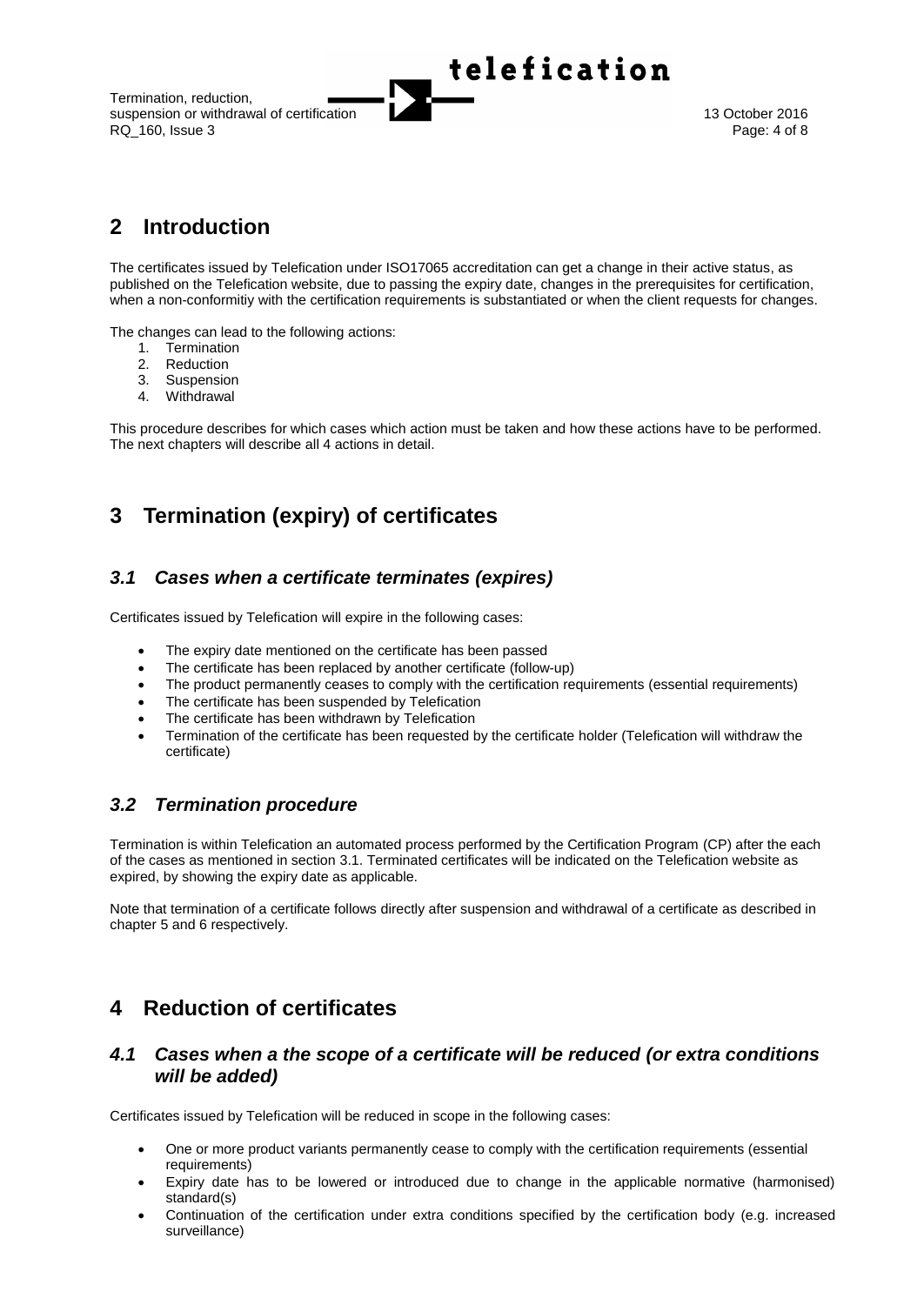Termination, reduction, suspension or withdrawal of certification **13 October 2016** 13 October 2016<br>RQ 160, Issue 3 **Page:** 5 of 8 RQ 160, Issue 3



## <span id="page-4-0"></span>*4.2 Reduction procedure*

To reduce the scope of a certificate and or add additional requirements the following steps have to be taken:

- 1. A follow-up certificate has to be issued with reduced scope and or extra conditions, hence the previous certificate will terminate.
- 2. The certificate holder has to be informed in writing (including notice of possible point of view, appeal or complain procedure where applicable)
- 3. The applicable notifying authority or scheme holder has to be informed as specified in the applicable Telefication certification scheme.
- 4. If required according the applicable certification scheme, other Notified Bodies have to be informed as specified in the applicable scheme.

# <span id="page-4-1"></span>**5 Suspension of certificates**

## <span id="page-4-2"></span>*5.1 Cases when a certificate will be suspended*

Certificates issued by Telefication will be suspended in the following cases:

- A nonconformity with certification requirements is substantiated, either as a result of surveillance or inspection or otherwise
- The certificate holder or manufacturer indicates that the product (or any variant) can temporarily not comply with the certification requirements (essential requirements)
- Complaints are received, from e.g. the purchasers, regarding approved and marketed products and these complaints are substantiated by supplementary examinations that reveal non-compliances
- Suspension is requested by the national notifying or market surveillance authorities, who have the power to supervise and enforce the Law (i.e. Ministry of BIZ)
- Suspension is requested by the scheme owner
- Markings (e.g. CE, Wheelmark, Certalarm, INCERT, FCC logo, IC logo, Japan giteki mark) are unintentionally misused by the certificate holder
- The conditions laid down in the (harmonized) technical specification in reference are modified significantly, for which the certificate holder has to implement corrective actions.
- The manufacturing conditions in the factory or the FPC itself are modified significantly, for which the certificate holder has to implement corrective actions.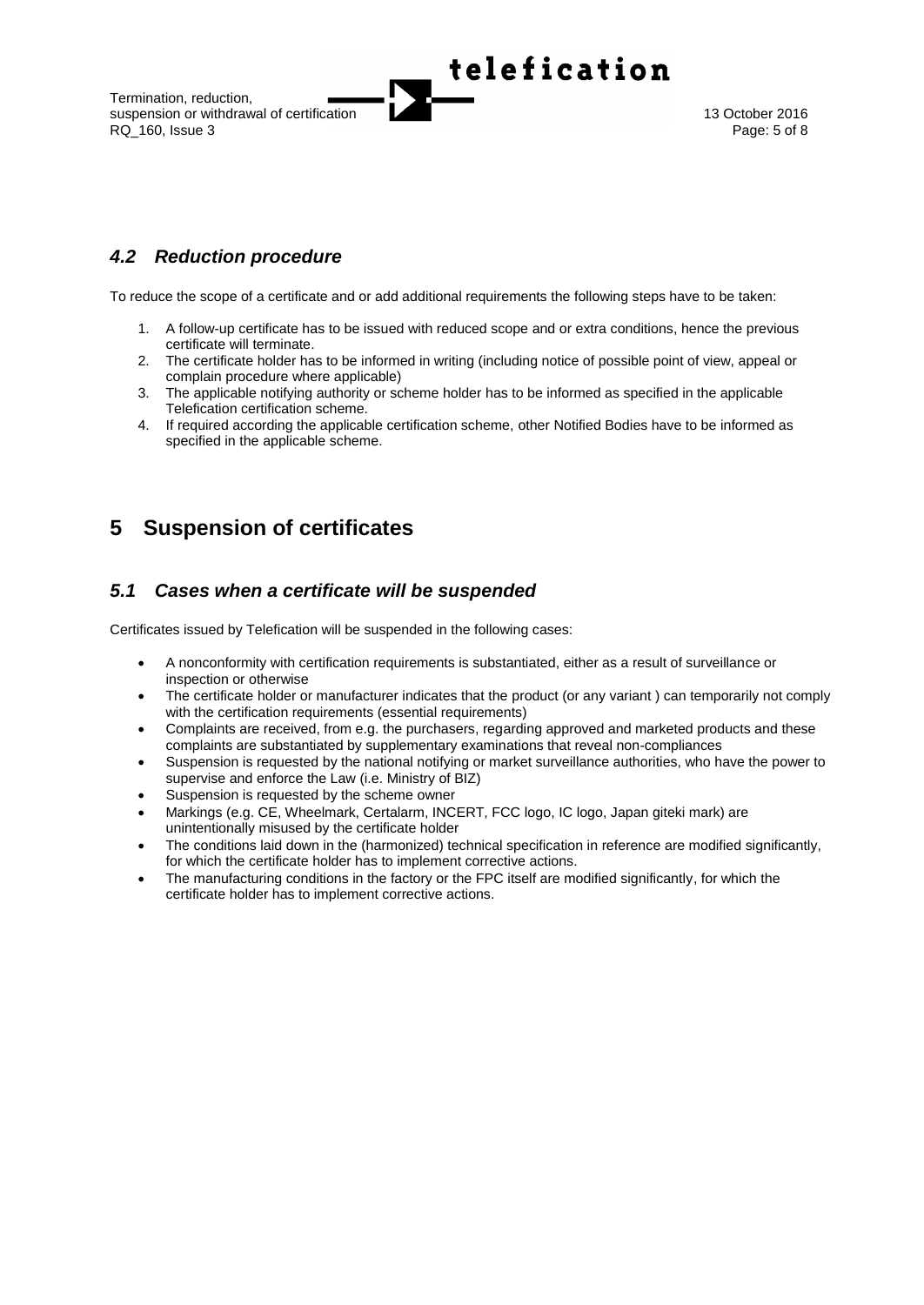Termination, reduction, suspension or withdrawal of certification **13 October 2016** 13 October 2016<br>RQ 160, Issue 3 **Page: 6** of 8 RQ 160, Issue 3



## <span id="page-5-0"></span>*5.2 Suspension procedure*

If an issued certification has to be suspended the following steps have to be followed:

1. One or more persons, competent in their knowledge and understanding of all aspects of handling of suspended certifications, have to be assigned to inform the client in writing ("aangetekend" if required by the applicable scheme) of the suspension.

telefication

- 2. The assigned persons have to formulate and inform the certificate holder in writing of the following:
	- The substantiated nonconformities which have been found (the reason for suspension).
	- Actions needed by the approval holder to end suspension and restore certification for the product(s) in accordance with the certification scheme. These actions have to consist at least of a root cause investigation and corrective action plan.
	- The manufacturer may no longer apply markings to *any* product involved.
	- Any other actions required by the certification scheme.
	- Notice of a possible point of view, appeal or complain procedure where applicable for the applicable scheme(s)
- 3. The applicable notifying authority or scheme holder has to be informed as specified in the applicable Telefication certification scheme.
- 4. If required according the applicable certification scheme, other Notified Bodies have to be informed as specified in the applicable scheme.
- 5. Follow the automated suspension procedure in the Certification Program (CP)

### <span id="page-5-1"></span>*5.3 Reinstating suspended certificates*

To reinstate a suspended certificate the certificate holder has to provide root cause investigation and corrective action report. This report has to be assessed by the assigned persons as indicated in the previous section [5.2.](#page-5-0)

Any evaluations, reviews or decisions needed to resolve the suspension, or that are required by the certification scheme, shall be completed in accordance with RQ\_100.

A follow-up certificate has to be issued to reinstate the certification. This way a valid certificate for the applicable product (and variants) will appear on the Telefication website.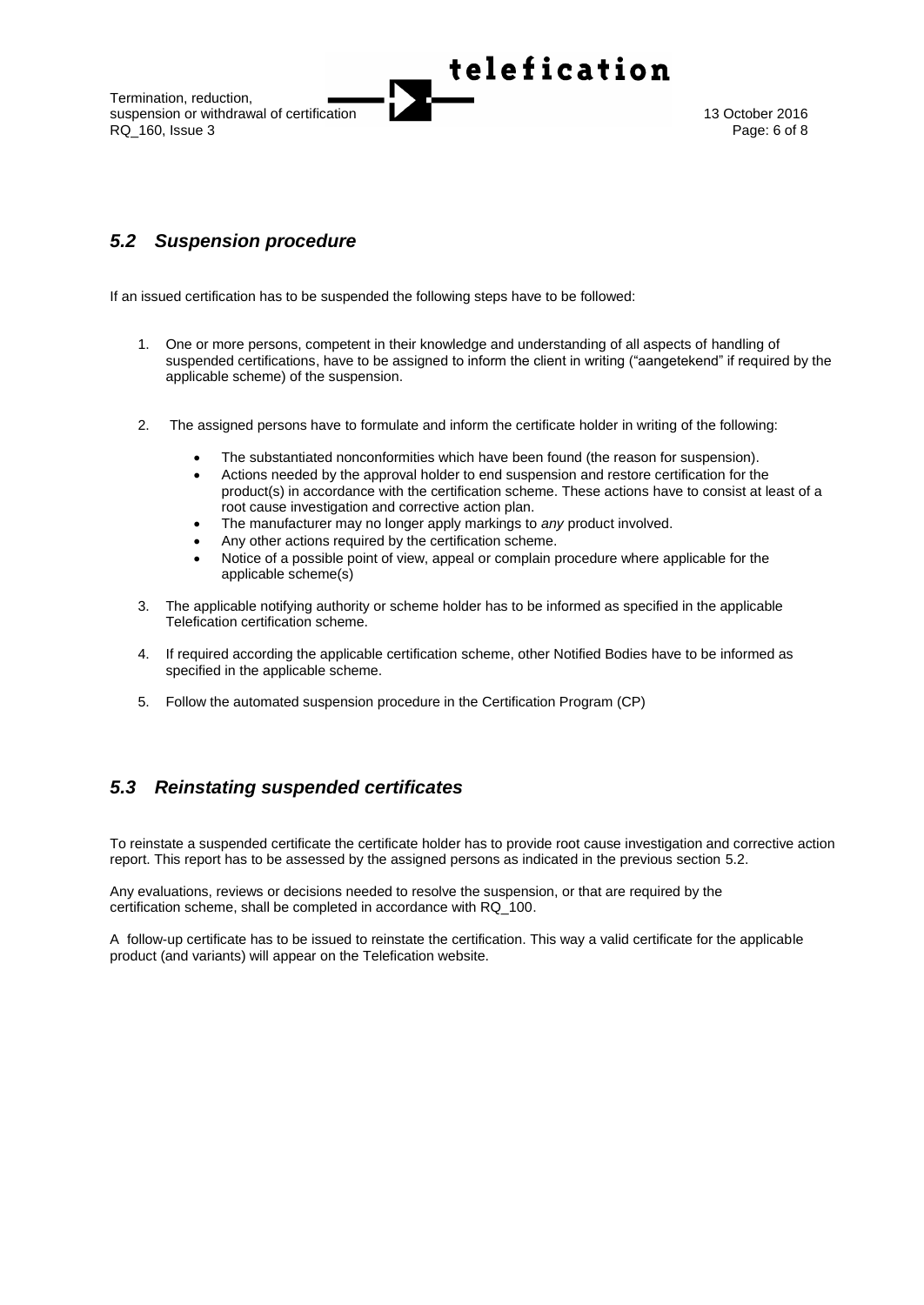Termination, reduction, suspension or withdrawal of certification **13 October 2016** 13 October 2016<br>RQ 160, Issue 3 **Page: 7 of 8** RQ 160, Issue 3



# <span id="page-6-0"></span>**6 Withdrawal of certificates**

## <span id="page-6-1"></span>*6.1 Cases when a certificate will be withdrawn*

Certificates issued by Telefication will be withdrawn in the following cases:

- The product can not (or no longer) comply with the certification requirements (essential requirements)
- The conditions laid down in the (harmonized) technical specification in reference are modified significantly and cannot be addressed by the certificate holder / manufacturer

telefication

- The manufacturing conditions in the factory or the FPC itself are modified significantly and cannot be addressed by the certificate holder / manufacturer
- Markings (e.g. CE, Wheelmark, Certalarm, INCERT, FCC logo, IC logo, Japan giteki mark) are abused by the certificate holder
- The certificate was granted on the basis of false, fraudulent or misleading data and or documentation
- The withdrawal is requested by the national notifying or market surveillance authorities, who have the power to supervise and enforce the Law (i.e. Ministry of BIZ)
- The withdrawal is requested by the scheme owner.
- Termination of the certificate has been requested by the certificate holder

## <span id="page-6-2"></span>*6.2 Withdrawal procedure*

If an issued (and possible suspended) certification has to be withdrawn the following steps have to be followed:

- 1. One or more persons, competent in their knowledge and understanding of all aspects of handling of suspension or withdrawal of certifications, have to be assigned to inform the client in writing ("aangetekend" if required by the applicable scheme) of the withdrawal.
- 2. The assigned persons have to formulate and inform the certificate holder in writing of the following:
	- The substantiated nonconformities which have been found or any other reason for withdrawal.
	- The manufacturer may no longer apply markings to *any* product involved.
	- The manufacturer may no longer use the withdrawn certificate to market and or sell his product.
	- Any other actions required by the certification scheme.
	- Any actions demanded by the notifying authority or scheme holder
	- Notice of a possible point of view, appeal or complain procedure where applicable for the applicable scheme(s)
- 3. The applicable notifying authority or scheme holder has to be informed as specified in the applicable Telefication certification scheme.
- 4. If required according the applicable certification scheme, other Notified Bodies have to be informed as specified in the applicable scheme.
- 5. Follow the automated withdrawal procedure in the Certification Program (CP).